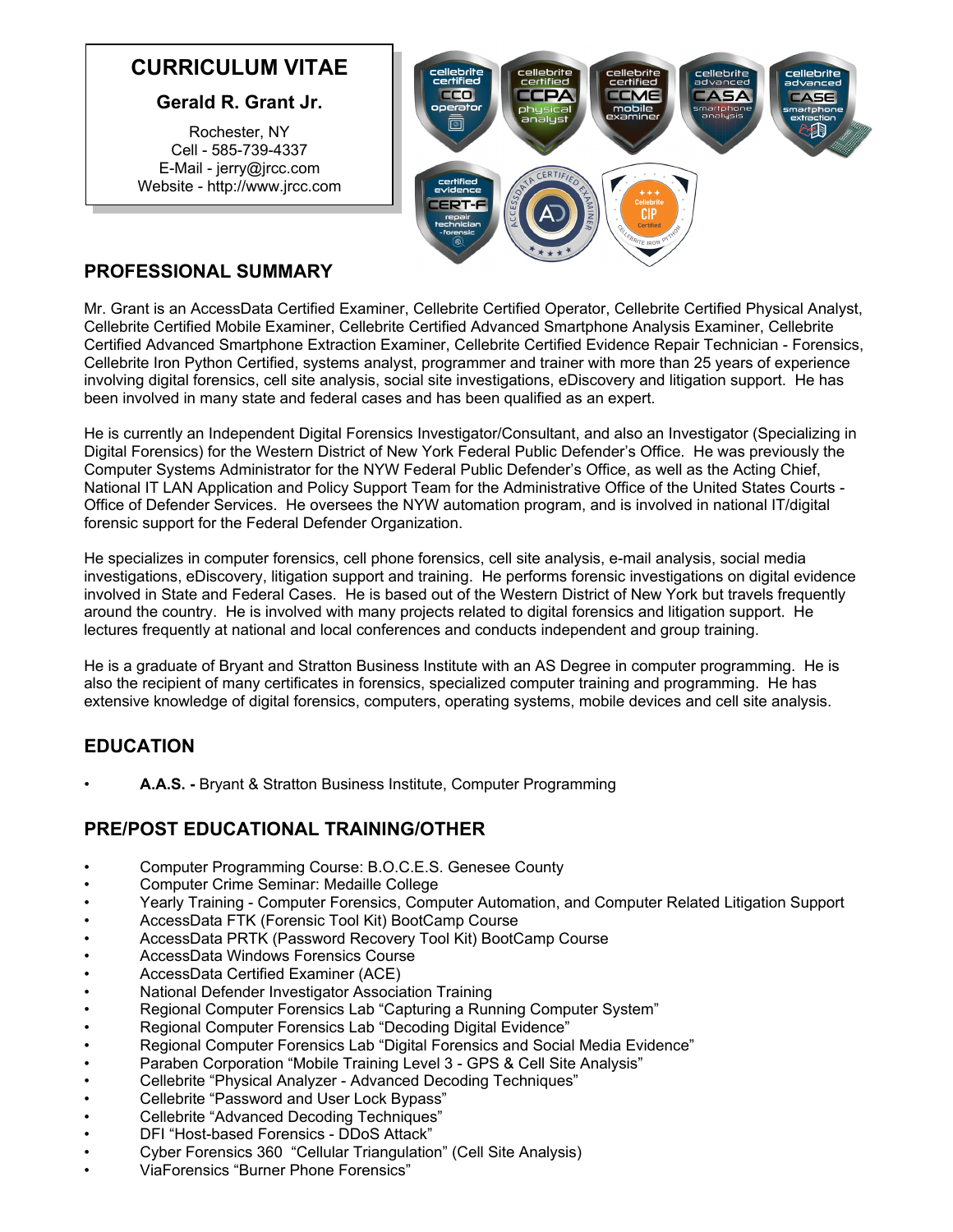- Guidance Software "Placing the Suspect Behind the Keyboard"
- Cellebrite "Mobile Forensics Fundamentals" (CMFF)
- Cellebrite "Certified Operator" (CCO)
- Cellebrite "Certified Physical Analyst" (CCPA)
- Cellebrite "UFED Cloud Analyzer Unlock actionable intelligence from cloud data"
- Magnet Forensics "Mobile Chat & Social App Forensics"
- Guidance Software "Integrating GPS Data into Digital Investigations"
- Guidance Software "GPS Location Accuracy Triangulation vs. Trilateration"
- Magnet Forensics "Evidence You Need for More Confessions, Plea Bargains and Convictions"
- Cellebrite "Certified Mobile Examiner" (CCME)
- Teel Technologies "Advanced Smartphone Forensics"
- Cellebrite "Physical Analyzer 5.0"
- AccessData/Binary Intelligence "JTAG & Chip-Off Mobile Forensics"
- Cellebrite "UFED Analytics Desktop"
- Magnet Forensics "Using Custom Artifacts and Dynamic App Finder to Investigate Mobile Chat Apps"
- Magnet Forensics "Taking the Mystery out of Android Marshmallow Analysis"
- Magnet Forensics "Methods for Parsing New Applications"
- Cellebrite "Overcoming the Challenges of Locked and Encrypted Mobile Devices"
- Magnet Forensics "Android Emulators"
- BlackBag Technologies "Advanced Windows Artifacts"
- Cellebrite "Advanced Smartphone Analysis" Certified Examiner (CASA)
- Magnet Forensics "Dig Deeper with AXIOM 1.1"
- Cellebrite "Fast-Track Your Investigations with Unique Analytic Engines"
- Magnet Forensics "The Good, the Bad, and the Useless: The Truth about Geolocation Data"
- Guidance Software "Overcoming Smartphone Forensics: Mobile Investigator"
- Magnet Forensics "Taking a Bite Out of Android's Tasty New Versions"
- Guidance Software "Uncovering Mobile App Evidence with EnCase Mobile Investigator"
- Magnet Forensics "Understanding Android Data Recovery in Forensic Investigations"
- Magnet Forensics "The Power of Integrated Digital Forensics"
- Magnet Forensics "AXIOM Cloud Preview"
- Magnet Forensics "Artifacts in the Cloud and the Impact on Forensics"
- Magnet Forensics "Connecting the Dots Between Artifacts and User Activity"
- AccessData "The Deep and Dark Web"
- Cellebrite "Discover Actionable Intelligence to Fight Child Exploitation"
- AccessData "How to Investigate Internet Artifacts"
- AccessData "Edge/Cortana Forensics"
- SANS/Magnet Forensics "Making IoT Relevant"
- AccessData "Forensic Analysis of the Windows Journaling Log"
- Paraben Corporation "6 Keys to Conducting Effective Smartphone Forensic Investigations"
- AccessData "How to Raise the Bar on Your Investigations"
- AccessData "macOS Forensics"
- AccessData "How to Use Advanced Searching Techniques"
- Cellebrite "Solve Your Case Faster with Evidence from the Social Media Public Domain"
- AccessData "Mobile Device Data on Computers"
- Guidance Software "Fighting Child Exploitation with Digital Forensics"
- AccessData "Detecting & Attacking TrueCrypt"
- AccessData "Basic Registry Analysis"
- Cellebrite "Challenges and Changes in the Use of Digital Evidence"
- AccessData "Windows Journal Analysis"
- Cellebrite "Access Mobile Device Evidence Faster Using Emergency Download Mode (EDL)"
- Magnet Forensics "Forensics in the Cloud: How To Conduct An Office 365 Investigation"
- AccessData "Dark Web"
- AccessData "Processing Mobile Evidence In FTK"
- Magnet Forensics "Mobile Trends, Tools And Methods"
- Cellebrite "Accessing Inaccessible Apps"
- Magnet Forensics "Mobile App Parsing All About That Data"
- Cellebrite "Enhancing Investigations With The Internet Of Things"
- Magnet Forensics "AXIOM Advanced Mobile Forensics AX300" Course
- Magnet Forensics "Connecting Artifacts And Users To Prove Intellectual Property Theft"
- Magnet Forensics "iOS 11 And Android Nougat/Oreo An In-Depth Look At The Latest Mobile OSes"
- SANS Institute "No Tool Fits All Why Building A Solid Toolbox Matters"
- Magnet Forensics "Unlocking iOS 11's Gates With GreyKey and AXIOM"
- Cellebrite Certified "Advanced Smartphone Extraction" Examiner (CASE)
- Magnet Forensics "Fraud, IP Theft, And An Intrusion: A Case Study With Gillware Digital Forensics"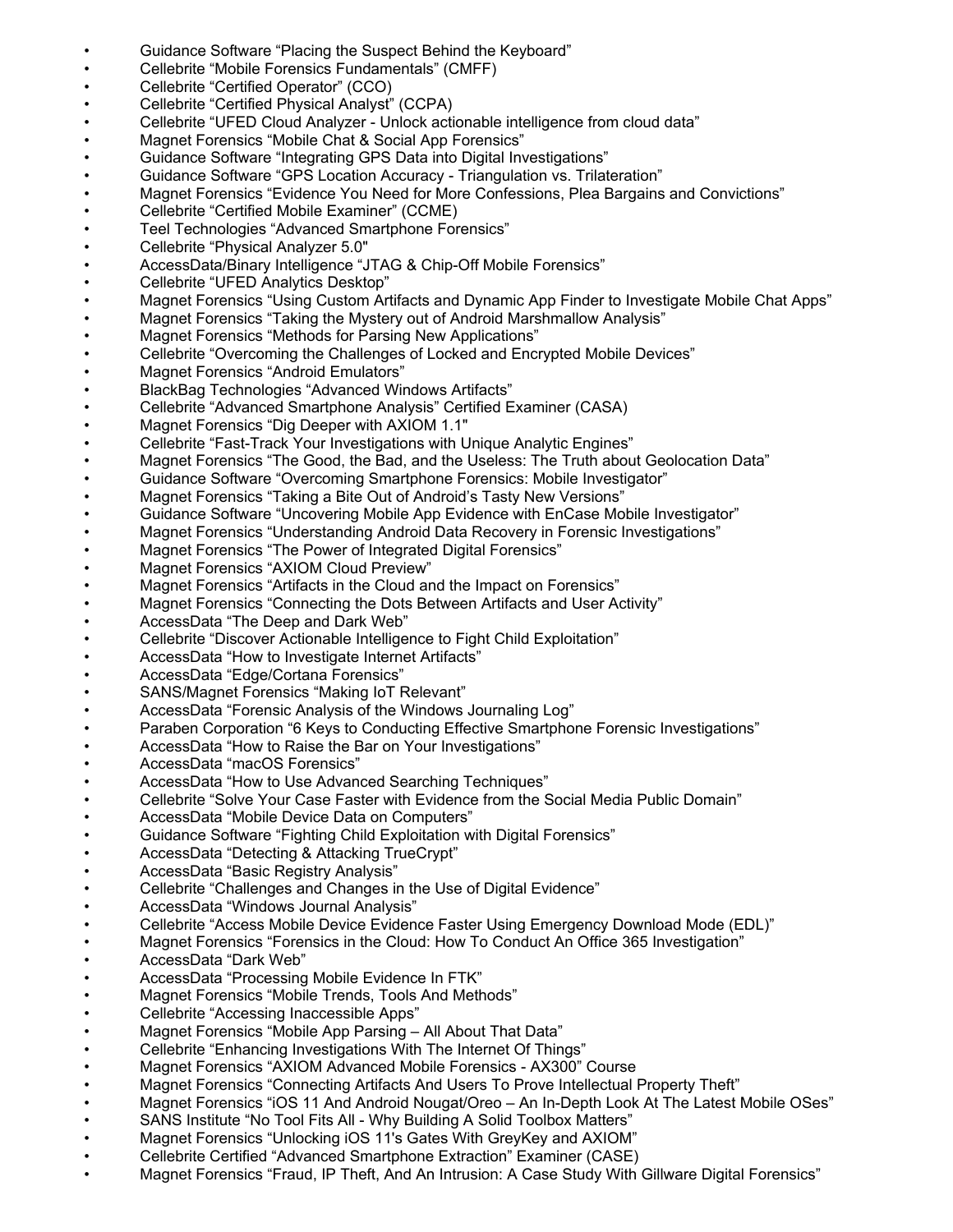- Cellebrite "Safely Extract Digital Evidence With Advanced EDL Methods"
- Cellebrite "The Convergence Of Physical And Virtual Data For Faster Discovery Of Evidence"
- Magnet Forensics "An In-Depth Look At Different Password Bypass Options"
- DME Forensics "Getting Started With DVR Examiner"
- Magnet Forensics "Apple's Tween Years: iOS' Maturation From 10 Through 11 And Into 12"
- Cellebrite "How To Incorporate Cloud Evidence Into Your Investigations For Maximum Results"
- Magnet Forensics "Memory Analysis For Investigations Of Fraud And Other Wrongdoing"
- Magnet Forensics "Hide, Seek, And Find: Memory Analysis For Fast Incident Response"
- Cellebrite "Incorporating Time Sequenced Video And Mobile Data Into Case Timelines"
- BlackBag Technologies "Physical Decrypted Images From Macs With The T2 Chip"
- Cellebrite "Getting Ready For The Future Of Digital Investigations: From Evidence To Intelligence"
- BlackBag Technologies "Finding Insider Threats: Digging Deeper"
- Magnet Forensics "macOS: Forensic Artifacts And Techniques That Are Essential For Mac Investigations"
- Cellebrite "Mastering The Mobile Device Challenge In eDiscovery"
- Cellebrite "Accessing The Inaccessible: Overcoming The Challenge Of Encryption"
- Cellebrite "Accessing The Latest iOS & Android Devices For Investigations"
- Udemy "Micro-Soldering "The Full Curriculum"
- BlackBag Technologies "Windows 10 Activity Timeline: An Investigator's Gold Mine"
- Cellebrite "Accessing Encrypted Mobile Device Evidence Using EDL (Emergency Download)"
- Cellebrite "Fact Or Fiction: What Do You Really Know About iOS 13"
- Cellebrite "Everything About Bootloaders"
- Hawk Analytics "Myths And Realities Of Cell Site Coverage Areas"
- Hawk Analytics "6 Things Every Prosecutor Needs To Know About Cell Phone Records In Court"
- Hawk Analytics "4 Major Carrier Breakdowns How To Interpret Your Returns"
- Cellebrite Certified "Evidence Repair Technician Forensics" (CERT-F)
- BlackBag Technologies "Solving The Mystery Behind Imaging A Mac Computer"
- Hawk Analytics "Call Detail Records: Best Practices for Legal Requests"
- BlackBag Technologies "BlackLight/APOLLO: "Use Apple Pattern-Of-Life Data In Your Investigations"
- Cellebrite "Detecting Mobile Malware When Time Is Of The Essence"
- BlackBag Technologies "Ask the Experts: A Deep Dive Into Keychain And Spotlight Artifacts"
- Magnet Forensics "AXIOM Interactive Training"
- Cellebrite "Part 1 Basic Setup And Kickstarting The Investigation"
- Cellebrite "Part 2 Leveraging Key Capabilities To Maximize The Review Process"
- Cellebrite "Part 3 Leveraging Key Insights To Dig Deeper In UFED Physical Analyzer"
- BlackBag Technologies "Catalina: A Voyage Through Apple's New Artifacts"
- Teel Technologies "Faraday Shielding In A Nutshell"
- Hawk Analytics "Tower Dumps: 3 Analysis Methods To Add Value To Your Case"
- BlackBag Technologies "Digital Investigations For Mac & Windows: A Forensic Workshop"
- PATCtech "Cellular Records Analysis And Mapping"
- SecurCube "Call Detail Record Analysis/Cell Site Analysis LV.1"
- Teel Technologies "How To Find That Elusive EDL Point"
- Basis Technology "Autopsy Basics and Hands On"
- Magnet Forensics "Pattern of Life Analysis"
- Magnet Forensics "Reverse Engineering Android"
- BlackBag Technologies "Analyzing macOS with BlackLight's APOLLO Plugin"
- Teel Technologies "Preparing Memory Chips: A Look Into Chip-Off"
- Magnet Forensics "Evolution of Ransomware"
- Magnet Forensics "Investigating with AXIOM"
- Magnet Forensics "Utilizing Timeline Analysis"
- Magnet Forensics "Jailbreaking iOS Devices: Checkra1n! + Magnet ACQUIRE"
- Hawk Analytics "Carrier Breakdown Series Sprint Returns"
- Magnet Forensics "Not Your Father's Forensics"
- Teel Technologies "CipherTrace Cryptocurrency Forensics"
- Magnet Forensics "Cryptocurrency Investigations And Follow The Transaction Trail"
- Magnet Forensics "macOS Forensics: The Next Level Taming the T2 Chip & More"
- Magnet Forensics "Exploring Apple's macOS Operating System Artifacts"
- Magnet Forensics "Internet of Things Forensic Challenge"
- Teel Technologies "Updating iOS Firmware!"
- Magnet Forensics "Performing Linux Forensic Analysis And Why You Should Care"
- BlackBag Technologies "Digital Investigations For Mac & Windows: A Forensic Workshop 2"
- Hawk Analytics "Carrier Breakdown Series Verizon Returns"
- BlackBag Technologies "Trust But Verify: Digital Artifact Edition"
- Hawk Analytics "Carrier Breakdown Series T-Mobile Returns"
- Magnet Forensics "Thwarting Mac T-2 Encryption & SIP With Remote Acquisition"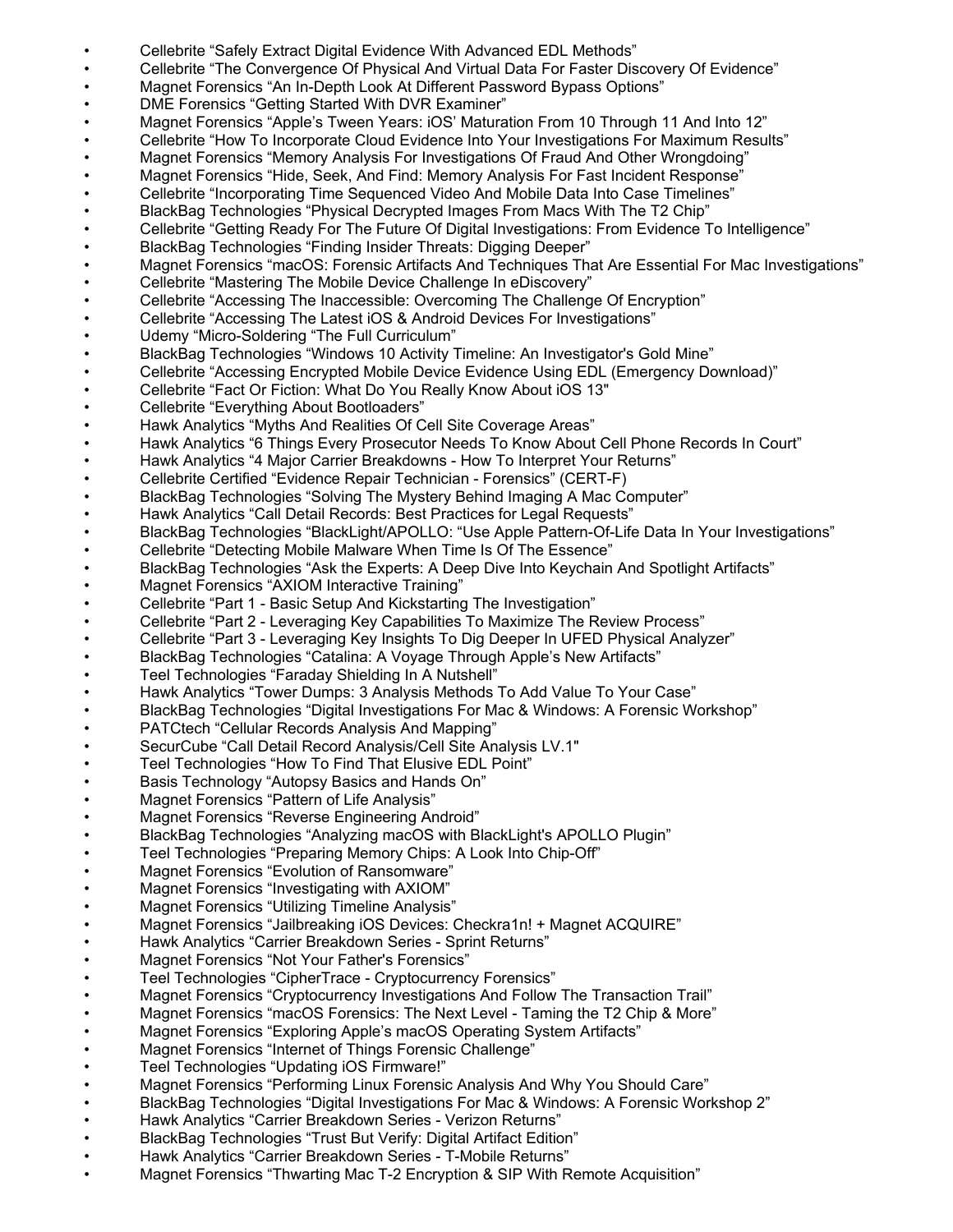#### **Gerald R. Grant Jr. CURRICULUM VITAE** Page 4

- Magnet Forensics "AXIOM Examinations AX200" Course
- Hawk Analytics "Carrier Breakdown Series AT&T Returns"
- BlackBag Technologies "Physical Acquisition And Analysis Of T2 Protected Macs"
- Hawk Analytics "Beyond The Map: 5 Ways To Take CDR Analysis To The Next Level"
- Magnet Forensics "Using File System Explorer In Magnet AXIOM"
- Cellebrite "Qualcomm Live Extractions"
- Hawk Analytics "Using Geo-Location OSINT Data To Further Your Investigations"
- Hawk Analytics "Cellular Technology, Mapping & Analysis Course"
- Cellebrite "Apple Diagnostic Logs Phones and More"
- Magnet Forensics "Acquiring And Parsing Sysdiagnose Log Archives From iOS Devices In AXIOM"
- Hawk Analytics "The Importance Of Using The Correct Cell Site List"
- Magnet Forensics "Tips And Tricks Knowledge© Is Power Analyzing The KnowledgeC.db"
- Hawk Analytics "Myths and Realities of Cell Site Coverage Areas"
- Cellebrite "Iron Python" Certified
- Cellebrite "UFED Advanced Extractions Part 1: APK Downgrade File System Extraction"
- Hawk Analytics "Creating a Successful Cellular Analysis Report"
- Oxygen Forensics "Decrypting iTunes Backups"
- Magnet Forensics "Chromebook Acquisition"
- Oxygen Forensics "Documenting Drone Telemetry"

# **ACADEMIC AND PROFESSIONAL SKILLS / INTERESTS**

- More than 25 years of experience with data extraction / computer forensics / mobile forensics
- Programming skills in multiple computer languages
- Web page design / development
- Computer repair / troubleshooting
- Experience in all aspects of personal computers
- Extensive knowledge of DOS and all versions of Windows Operating System
- Extensive knowledge and experience with popular software applications
- Extensive knowledge of computer hardware and configurations
- Extensive knowledge with the technical workings of computer hard drives
- Extensive knowledge with computer forensics, mobile forensics and cell site analysis
- Lectured at a number of local and national conferences in regard to file structures, computer forensics, mobile forensics, cell site analysis, data recovery, GPS and other location information.
- Lectured on numerous technical subjects including DOS and Windows file systems, architecture and the boot process, DOS and Windows examination techniques and procedures, recovery of deleted files, date and time stamp definitions / alterations, recovering formatted disks, the process and problems in making duplicate copies of media, file type identification and the use of file viewing applications during examinations, archived files and compressed disks, data format conversion, and the examination of Windows swap and related files.
- Micro-Soldering processes & techniques
- Mobile device repair / troubleshooting
- Flasher Boxes / JTAG Boxes / ISP Boxes / Memory Programmers
- Advanced JTAG / ISP / Chip-Off processes and techniques
- Python Scripting/Programming

# **PROFESSIONAL EXPERIENCE**

**Digital Forensics Investigator/Consultant,** JR Computer Consulting, 1990 - Current. Independent Digital Forensics Investigator/Consultant. Primarily involved with computer forensics, cell phone forensics, cell site analysis and data recovery utilizing the latest techniques and software. Experienced in the latest computer and cell phone forensic tools including; Magnet AXIOM, Magnet IEF, Forensic Tool Kit (FTK), EnCase, Cellebrite UFED (Universal Forensic Extraction Device), Oxygen Forensic Detective, Elcomsoft iOS Forensic Toolkit, Cellebrite Inspector, Cellebrite Digital Collector, Passware, Mobile Phone Examiner, Paraben Device Seizure, BitPIM, NetAnalysis, HstEx, Mount Image PRO, Event Log Explorer, Gargoyle Investigator, Aid4Mail, Forensic E-Mail Collector, VMWare and many others.

**Investigator (Specializing in Digital Forensics)**, Federal Public Defender's Office, Western District of New York, 2010 - Current. Provides all computer forensics, cell phone forensics and cell site analysis for the Western District of New York Federal Defender Organization. Also provides all forensic support, as needed, for other FPD offices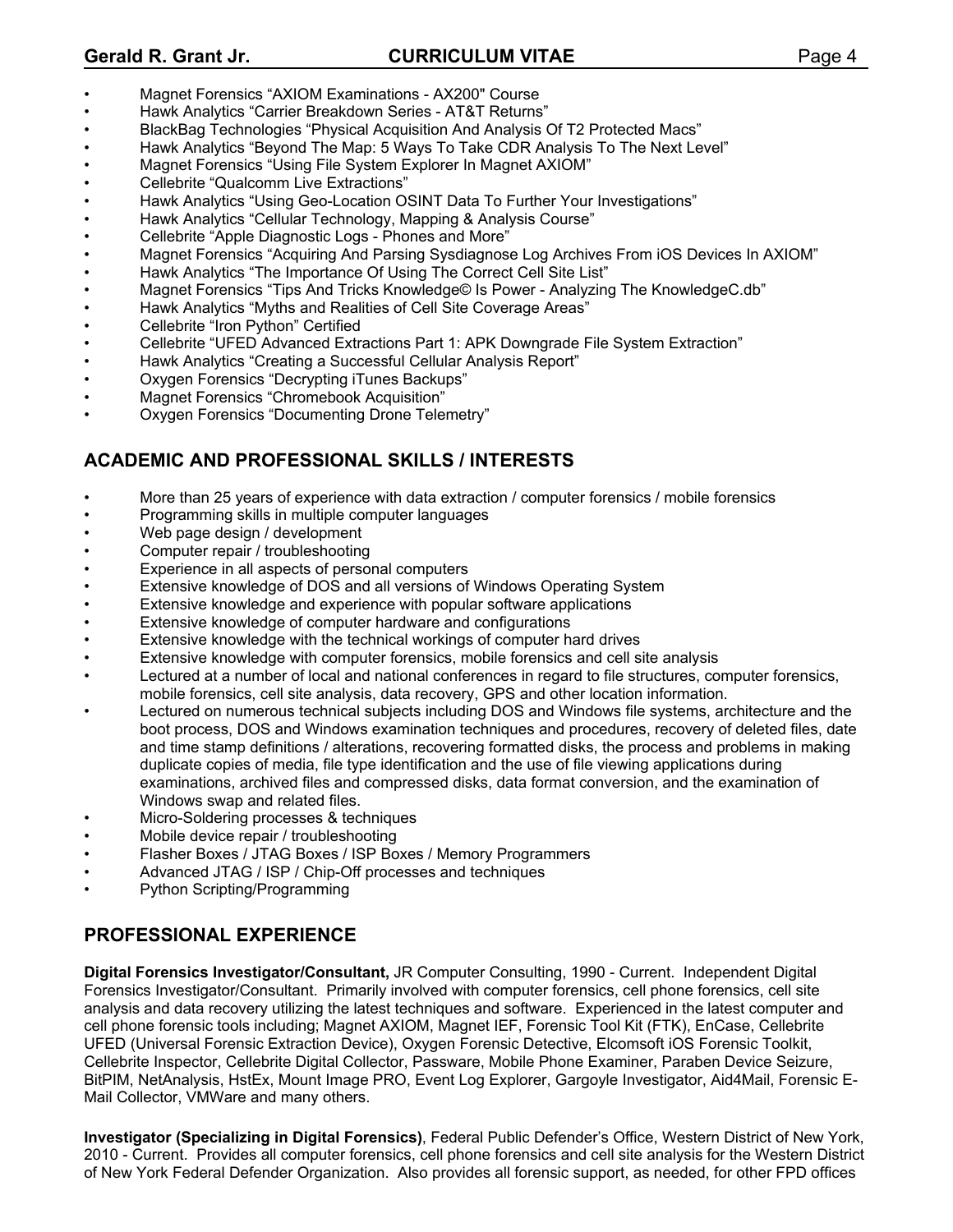in the U.S. Provides computer forensics, cell phone forensics, cell site analysis and automation support for the CJA, (Criminal Justice Act), panel of lawyers on Federal Cases.

**Acting Chief, National IT LAN Application and Policy Support Team,** Office of Defender Services, Federal Public Defender's Office - Western District of New York, 1999 - 2007. Provided automation and computer forensics support/management for the entire Federal Defender Organization. Involved nationally in all factors involving automation equipment as it relates to the offices. Provided computer forensics, cell phone forensics, cell site analysis and automation support for the CJA, (Criminal Justice Act), panel of lawyers on Federal Cases Nationally. Set all national automation standards for the entire Federal Defender Program. Spoke at many national and local conferences involving forensics, technical, and legal subjects related to computers.

**Computer Systems Administrator**, Federal Public Defender's Office, Western District of New York, 1994 - 2010. Provided computer forensics, cell phone forensics, cell site analysis and all automation for the Western District of New York Federal Defender Organization. Involved locally in all factors involving automation equipment as it relates to the offices. Provided computer forensics, cell phone forensics, cell site analysis and automation support for the CJA, (Criminal Justice Act), panel of lawyers on Federal Cases.

**Corporate Computer Sales,** CompuAdd Computers, 1988 - 1990. Involved with Major Corporate Accounts dealing with all factors of computer systems in the Western District of New York.

#### **PROFESSIONAL MEMBERSHIPS, HONORS AND AWARDS**

Monroe County Bar Association:

• 1999 Presidents Award for development of the MCBA Web Site

Administrative Office if the U.S. Courts - Office of Defender Services

- 2005 Recognition for Effort and Support of National E-Mail Project Team
- 2007 Recognition for Commitment and Accomplishments of National Work

# **SEMINARS / TRAINING / LECTURES**

| <b>Date</b> | <b>Seminar/Training</b>                                                                       | Lecture Topic(s)                                                                      |
|-------------|-----------------------------------------------------------------------------------------------|---------------------------------------------------------------------------------------|
| 09/26/2001  | Monroe County Bar Association                                                                 | Computers and Ethics: Security and Privacy Issues                                     |
| 10/30/2001  | Federal Public Defender's Office NYW - Federal Criminal<br>Defense Practice Seminar           | <b>Computer Enhanced Presentation of Evidence</b>                                     |
| 04/05/2002  | Greater Rochester Association of Women Attorneys                                              | Computers and Ethics: Security and Privacy Issues                                     |
| 08/12/2002  | Administrative Office of the U.S. Courts - ODS Training<br>Branch - Law & Technology Workshop | Introduction to PowerPoint and Trial Director                                         |
| 12/06/2002  | Federal Public Defender's Office NYW - Federal Criminal<br>Defense Practice Seminar           | Update on Courtroom Technology                                                        |
| 07/22/2003  | New York State Defenders Association                                                          | Computer Forensics in Child Pornography Cases                                         |
| 09/22/2003  | Administrative Office of the U.S. Courts - ODS Training<br>Branch - Law & Technology Workshop | Introduction to PowerPoint and Trial Director                                         |
| 11/13/2003  | Western New York Chapter of The Women's Bar<br>Association                                    | <b>Ethics and Technology</b>                                                          |
| 11/15/2003  | New York State Defenders Association                                                          | Computers and Ethics: Security and Privacy Issues                                     |
| 06/30/2004  | Monroe County Bar Association                                                                 | Obtaining and Working with Electronic Evidence                                        |
| 09/01/2004  | Administrative Office of the U.S. Courts - ODS Training<br>Branch - Law & Technology Workshop | Introduction to PowerPoint and Trial Director                                         |
| 03/30/2005  | Federal Judicial Center Investigators and Paralegal<br>Specialists Seminar                    | Computer Search Warrants: Fourth Amendment Issues and<br><b>Litigation Strategies</b> |
| 06/22/2005  | Administrative Office of the U.S. Courts - ODS Training<br>Branch - Trial Advocacy Workshop   | Introduction to PowerPoint and Trial Director                                         |
| 08/31/2005  | Administrative Office of the U.S. Courts - ODS Training<br>Branch - Law & Technology Workshop | Introduction to PowerPoint and Trial Director                                         |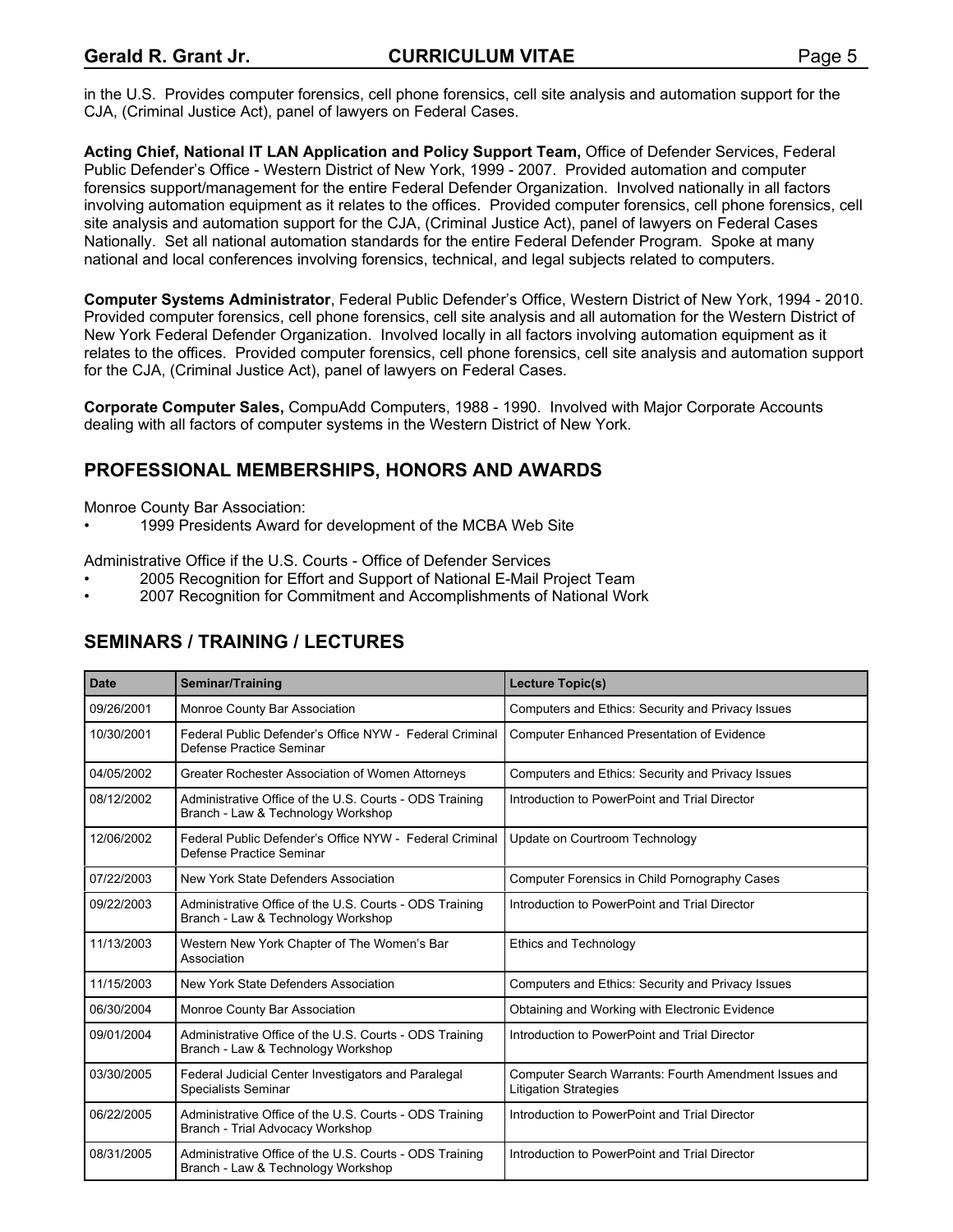| <b>Date</b> | Seminar/Training                                                                                                          | Lecture Topic(s)                                                                                                                |
|-------------|---------------------------------------------------------------------------------------------------------------------------|---------------------------------------------------------------------------------------------------------------------------------|
| 09/07/2005  | Monroe County Bar Association                                                                                             | <b>Overview of Computer Forensics</b>                                                                                           |
| 10/21/2005  | New York State Court of Claims                                                                                            | Legal Ethics & Technology - Computer Forensics                                                                                  |
| 04/19/2006  | Administrative Office of the U.S. Courts - ODS Training<br>Branch - Law & Technology Workshop                             | Introduction to PowerPoint and Trial Director                                                                                   |
| 04/26/2006  | Federal Judicial Center Investigators and Paralegal<br><b>Specialists Seminar</b>                                         | Technology and the Fourth Amendment: Current Issues in<br>Criminal Litigation - Computer Forensics                              |
| 06/08/2006  | Monroe County Bar Association                                                                                             | Ethics and the Internet: A Technical View                                                                                       |
| 07/27/2006  | Administrative Office of the U.S. Courts - ODS Training<br>Branch - Law & Technology Workshop                             | Introduction to PowerPoint and Trial Director                                                                                   |
| 09/07/2006  | Administrative Office of the U.S. Courts - ODS Training<br>Branch - Complex Litigation Seminar                            | Computer Search Warrants: Fourth Amendment Issues and<br><b>Litigation Strategies</b>                                           |
| 09/13/2006  | Administrative Office of the U.S. Courts - ODS Training<br>Branch - Law & Technology Workshop                             | Introduction to PowerPoint and Trial Director                                                                                   |
| 09/21/2006  | National Defender Investigator Association                                                                                | Technology and the Fourth Amendment: Current Issues in<br>Criminal Litigation - Search Warrants / Computer Forensics            |
| 10/06/2006  | Southern Federal Defender Program - ALS - CJA Panel<br>Training                                                           | Computer Forensics: How to Address Issues in Pornography<br>Cases                                                               |
| 02/09/2007  | Administrative Office of the U.S. Courts - ODS Training<br>Branch - National CJA Winning Strategies Seminar               | Computer Forensics: Issues in Pornography Cases                                                                                 |
| 04/19/2007  | Administrative Office of the U.S. Courts - ODS Training<br>Branch - Law & Technology Workshop                             | Introduction to PowerPoint and Trial Director                                                                                   |
| 05/03/2007  | Federal Public Defender's Office PAE - CJA Panel<br>Training                                                              | Technology and the Fourth Amendment: Current Issues in<br><b>Criminal Litigation</b>                                            |
| 05/04/2007  | Federal Public Defender's Office NYW - Federal Criminal<br>Defense Practice Seminar                                       | Technology and the Fourth Amendment: Current Issues in<br>Criminal Litigation - Search Warrants / Computer Forensics            |
| 06/29/2007  | Federal Public Defender's Office SD/ND - Remote<br>Seminar                                                                | Computer Forensics / Cell Site Information / Cell Phone<br>Forensics                                                            |
| 07/26/2007  | Administrative Office of the U.S. Courts - ODS Training<br>Branch - Law & Technology Workshop                             | Introduction to PowerPoint and Trial Director                                                                                   |
| 08/28/2007  | Administrative Office of the U.S. Courts - ODS Training<br>Branch - Law & Technology Workshop                             | Introduction to PowerPoint and Trial Director                                                                                   |
| 11/17/2007  | New York State Association of Criminal Defense Lawyers                                                                    | <b>Computer Forensics: Technical Issues in Criminal Cases</b>                                                                   |
| 11/30/2007  | Federal Public Defender's Office NYW - Federal Criminal<br>Defense Practice Seminar                                       | Technology and the Fourth Amendment: Current Issues in<br>Criminal Litigation - Cell Site Information / Cell Phone<br>Forensics |
| 01/15/2008  | Digital Rochester - Knowledge Upgrade Series v18                                                                          | Getting the Evidence: Computer Forensics                                                                                        |
| 02/02/2008  | New York State Association of Criminal Defense Lawyers                                                                    | Computer Forensics / Cell Site Information / Cell Phone<br>Forensics                                                            |
| 02/11/2008  | Rochester Institute of Technology                                                                                         | Forensic Investigation, Laws and Technology                                                                                     |
| 04/03/2008  | Judge Feldman's Chambers - Visitors from Russia                                                                           | Forensic Investigation, Information and Demonstration                                                                           |
| 04/23/2008  | WXOV AM Radio - New Rochelle, NY - Don't Worry<br><b>Murray Show</b>                                                      | Computer Forensics / Cell Phone Forensics / Cell Site Analysis                                                                  |
| 06/12/2008  | Administrative Office of the U.S. Courts - ODS Training<br>Branch - National CJA Winning Strategies Seminar               | Technology and the Law: Computer Forensics                                                                                      |
| 07/21/2008  | New York State Defenders Association                                                                                      | Technology Issues in Criminal Defense (Computer and Cell<br>Phone Forensics)                                                    |
| 04/06/2009  | Monroe County Bar Association                                                                                             | Computer Technology - Defending Child Enticement Cases -<br>Social Sites / IM / Forensics                                       |
| 07/30/2009  | Judge Feldman's Chambers -Visitors from Russia                                                                            | Forensic Investigation, Information and Demonstration                                                                           |
| 10/10/2009  | Monroe County Public Defender's Office / New York<br>State Defenders Association / Easton Thompson<br>Kasperek & Shiffrin | Technology Based Evidence: How to Find It and Use It to Your<br>Advantage                                                       |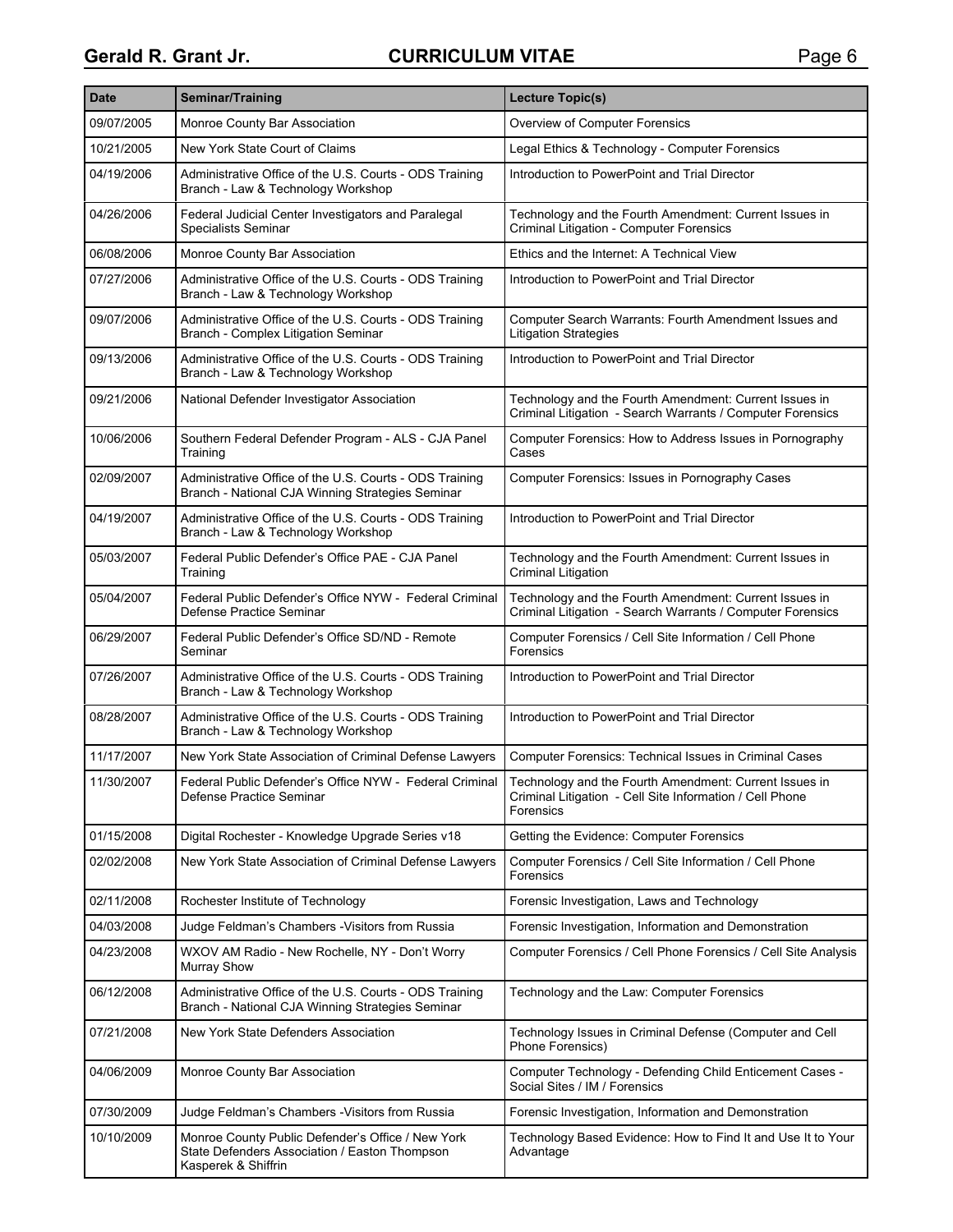| <b>Date</b> | Seminar/Training                                                                                                                    | Lecture Topic(s)                                                                                                          |
|-------------|-------------------------------------------------------------------------------------------------------------------------------------|---------------------------------------------------------------------------------------------------------------------------|
| 10/30/2009  | New York State Association of Criminal Defense Lawyers                                                                              | Computer Forensics / Cell Site Information / Cell Phone<br>Forensics                                                      |
| 11/04/2009  | Monroe County Bar Association / Greater Rochester<br><b>Association for Women Attorneys</b>                                         | Cyberstalking and the Potential for Privacy Intrusion the<br>Electronic Way                                               |
| 02/11/2010  | Monroe County Public Defender's Office                                                                                              | Technology Based Evidence - Practicing in The New Age -<br>Part 1                                                         |
| 02/19/2010  | Monroe County Public Defender's Office                                                                                              | Technology Based Evidence - Practicing in The New Age -<br>Part 2                                                         |
| 04/24/2010  | New York State Defenders Association - Family Court<br>Practitioners / Adult Representation in Family Court                         | Admissibility of text Messages, E-Mails, and Social Networking<br><b>Sites</b>                                            |
| 07/22/2010  | Judge Feldman's Chambers - Visitors from Russia                                                                                     | Forensic Investigation, Information and Demonstration                                                                     |
| 09/23/2010  | Administrative Office of the U.S. Courts - ODS Training<br>Branch - National Techniques in Electronic Case<br>Management Workshop   | Introduction to Adobe Acrobat, ISYS Indexer, Lexis/Nexis<br>CaseMap Suite                                                 |
| 10/13/2010  | Queens County Bar Association - CLE                                                                                                 | Technology Based Evidence - Practicing in The New Age -<br>Computer Forensics / Cell Phone Forensics / Cell Site Analysis |
| 11/05/2010  | Federal Public Defender's Office NYW - Federal Criminal<br>Defense Practice Seminar                                                 | eDiscovery - Issues and Solutions for the Modern Case                                                                     |
| 01/20/2011  | Administrative Office of the U.S. Courts - ODS Training<br>Branch - Law & Technology Workshop                                       | Introduction to PowerPoint and Trial Director                                                                             |
| 04/07/2011  | Federal Public Defender's Office TXW - El Paso CJA<br>Seminar                                                                       | Investigation Tools "Technology & Litigation Based Evidence"                                                              |
| 09/22/2011  | Administrative Office of the U.S. Courts - ODS Training<br>Branch - National Techniques in Electronic Case<br>Management Workshop   | Introduction to Adobe Acrobat, ISYS Indexer, Lexis/Nexis<br>CaseMap Suite                                                 |
| 10/29/2011  | NYSACDL - Annual Fall Syracuse CLE Seminar                                                                                          | Overview and Introduction to Electronic Evidence Presentation<br>and Trial Preparation                                    |
| 11/05/2011  | Annual El Paso Criminal Law Seminar                                                                                                 | Investigation Tools "Technology & Litigation Based Evidence"                                                              |
| 11/19/2011  | NYSDA / Monroe County Public Defender - Defending<br>Against Snitches & Using and Challenging Scientific<br><b>Evidence Seminar</b> | Cell Site Analysis "What to Get, How to Get It, and How to Use<br>It"                                                     |
| 01/03/2012  | Administrative Office of the U.S. Courts - ODS Training<br>Branch - National Techniques in Electronic Case<br>Management Workshop   | Introduction to Adobe Acrobat, ISYS Indexer, Lexis/Nexis<br>CaseMap Suite                                                 |
| 02/24/2012  | Legal Aid Society - CLE Training                                                                                                    | Computer Forensics / Cell Phone Forensics / Cell Tower<br>Analysis                                                        |
| 03/10/2012  | NYSDA Twenty-Sixth Annual Metropolitan New York<br>Trainer                                                                          | Cell Site Analysis "What to Get, How to Get It, and How to Use<br>Iť"                                                     |
| 03/15/2012  | The Second Circuit Judicial Council and the Federal<br>Defenders of New York Adobe Training CLE                                     | Use of Adobe Acrobat to manage the discovery in small and<br>medium size criminal cases                                   |
| 04/19/2012  | National Defender Investigator Association Seminar                                                                                  | Cell Phone Forensics & Cell Site Analysis                                                                                 |
| 05/10/2012  | The Northern District of New York Federal Court Bar<br>Association                                                                  | Overview and Introduction to Electronic Evidence Presentation<br>and Trial Preparation                                    |
| 07/09/2012  | <b>Federal Defenders of New York</b><br>Case Study                                                                                  | <b>Computer Forensics</b>                                                                                                 |
| 07/19/2012  | Administrative Office of the U.S. Courts - ODS Training<br>Branch - Law & Technology Workshop                                       | Introduction to PowerPoint and Trial Director                                                                             |
| 09/13/2012  | Administrative Office of the U.S. Courts - ODS Training<br>Branch - National Techniques in Electronic Case<br>Management Workshop   | Introduction to Adobe Acrobat, ISYS Indexer, Lexis/Nexis<br>CaseMap Suite                                                 |
| 11/02/2012  | Ceremonial Court - Buffalo, NY - Digital Forensic<br><b>Evidence in Criminal Cases</b>                                              | <b>Computer Forensics</b>                                                                                                 |
| 11/08/2012  | New York State Defenders Association - eDiscovery<br>Seminar                                                                        | Introduction to Adobe Acrobat, CaseMap, TimeMap, Trial<br>Director, iPads in the Courtroom                                |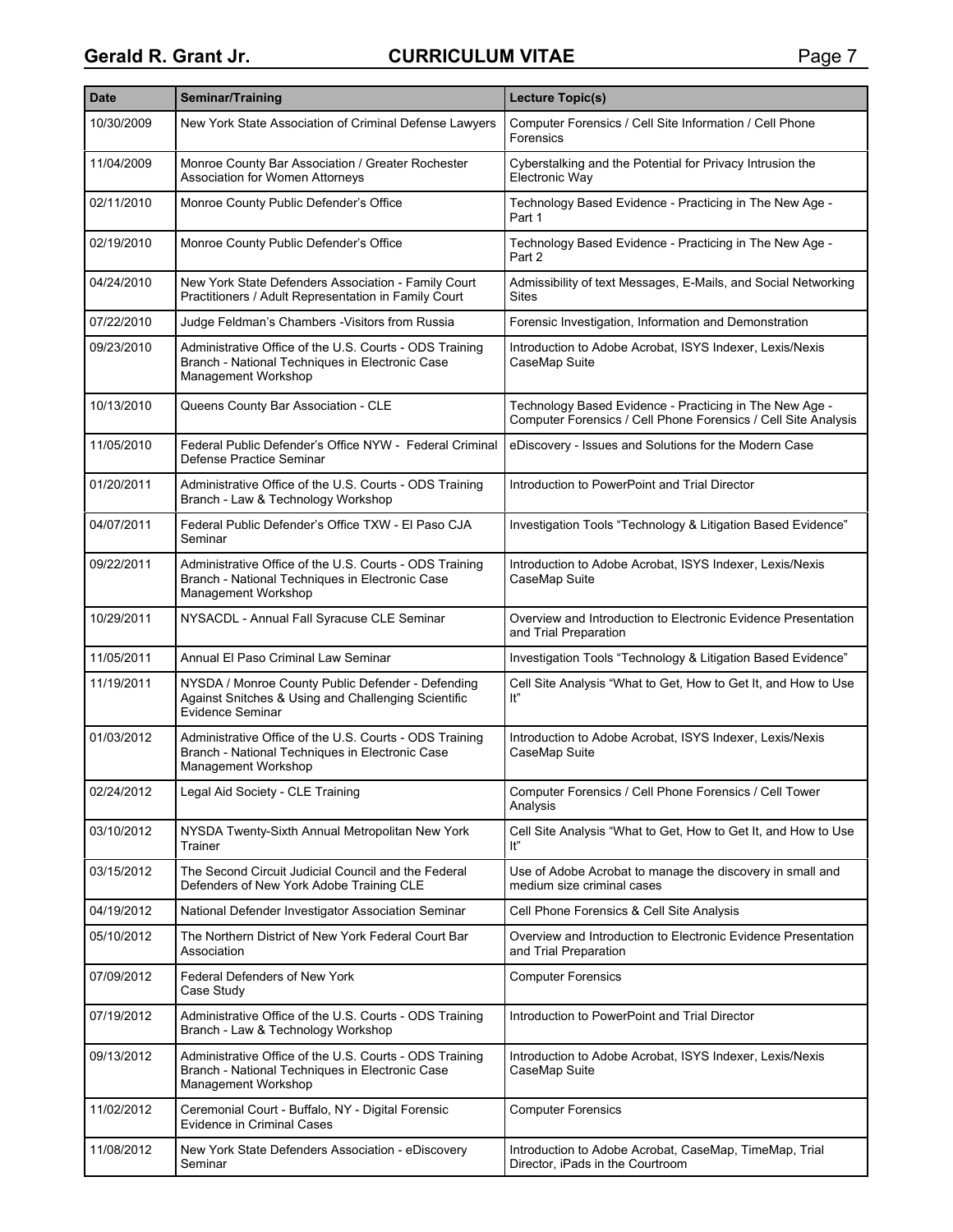| <b>Date</b> | Seminar/Training                                                                                                                  | Lecture Topic(s)                                                                                                                                                                           |
|-------------|-----------------------------------------------------------------------------------------------------------------------------------|--------------------------------------------------------------------------------------------------------------------------------------------------------------------------------------------|
| 11/16/2012  | Federal Public Defender's Office NYW - Federal Criminal<br>Defense Practice Seminar                                               | iPads in the Legal World, Courtroom Technology and Beyond                                                                                                                                  |
| 01/03/2013  | Administrative Office of the U.S. Courts - ODS Training<br>Branch - National Techniques in Electronic Case<br>Management Workshop | Introduction to Adobe Acrobat, ISYS Indexer, Lexis/Nexis<br>CaseMap Suite                                                                                                                  |
| 02/12/2013  | Legal Aid Society - CLE Training                                                                                                  | Cell Phone Forensics / Social Site Investigations                                                                                                                                          |
| 03/14/2013  | Cornell University Law School Lecture                                                                                             | Cell Phone & Computer Forensics / Social Site Investigations                                                                                                                               |
| 04/05/2013  | Legal Aid Society - CLE Training                                                                                                  | Cell Phone & Computer Forensics / Cell Site Analysis / Phishing<br>& Spoofing Technology                                                                                                   |
| 04/10/2013  | Gilberti Stinziano Heintz & Smith PC - Training Seminar                                                                           | Introduction to eDiscovery, Adobe Acrobat, CaseMap,<br>TimeMap, ISYS, PowerPoint and Trial Director                                                                                        |
| 07/22/2013  | New York State Defenders Association Annual Meeting &<br>Conference                                                               | Forensics - CP Cases - P2P and Beyond / Social Media<br>Investigations - The Next Trial Frontier                                                                                           |
| 08/09/2013  | Administrative Office of the U.S. Courts - ODS Training<br>Branch - Multi-Track Federal Defense Seminar                           | The Digital Aspects of a CP Case and Using Experts / iPads,<br>New Technology and Mobile Computing                                                                                         |
| 09/28/2013  | Oneida County Public Defender - 2013 Criminal Law<br>Academy Seminar                                                              | Social Media - Understanding and Using in Cases (Live<br>Investigation Demonstrations / Cell Phones - What These<br>Devices Reveal About Us (Cell Phone Forensics / Cell Site<br>Analysis) |
| 11/07/2013  | Office of The Wisconsin State Public Defender - 2013<br>Annual Criminal Defense Conference                                        | Cell Site Analysis / Computer Forensics                                                                                                                                                    |
| 12/13/2013  | New York State Association of Criminal Defense Lawyers<br>- Weapons for the Firefight 2013 CLE Seminar                            | Computer Forensics / Social Site Investigations                                                                                                                                            |
| 03/20/2014  | Cornell University Law School Lecture                                                                                             | Cell Phone Forensics / Computer Forensics / Cell Site Analysis                                                                                                                             |
| 06/12/2014  | Benjamin N. Cardozo School of Law - National Forensic<br>Science College                                                          | Cell Phone Forensics / Cell Site Analysis                                                                                                                                                  |
| 09/05/2014  | Legal Aid Society - Cell Site Analysis Training                                                                                   | Cell Site Analysis - Hands-on Group Training                                                                                                                                               |
| 09/11/2014  | Nassau County Bar Association                                                                                                     | Cell Phone Forensics / Cell Site Analysis                                                                                                                                                  |
| 09/17/2014  | Administrative Office of the U.S. Courts - DSO Training<br>Branch - National Techniques in Electronic Case<br>Management Workshop | Introduction to Adobe Acrobat, dtSearch Indexer, Lexis/Nexis<br>CaseMap Suite / Cell Site Analysis                                                                                         |
| 09/27/2014  | Ontario County Public Defender / New York State<br>Defenders Association - Investigator Training                                  | Cell Phone Forensics / Cell Site Analysis                                                                                                                                                  |
| 10/09/2014  | Federal Public Defender's Office NYE/S - CJA Training                                                                             | Cell Phone Forensics / Cell Site Analysis                                                                                                                                                  |
| 10/22/2014  | Federal Public Defender's Office Atlanta - CJA Training                                                                           | Cell Phone Forensics / Cell Site Analysis                                                                                                                                                  |
| 02/25/2015  | Federal Public Defender's Office El Paso - CJA Training                                                                           | Cell Phone Forensics / Cell Site Analysis                                                                                                                                                  |
| 03/05/2015  | Administrative Office of the U.S. Courts - DSO Training<br>Branch - National Techniques in Electronic Case<br>Management Workshop | Introduction to Adobe Acrobat, dtSearch Indexer, Lexis/Nexis<br>CaseMap Suite / Cell Site Analysis                                                                                         |
| 03/12/2015  | <b>Cornell University Law School Lecture</b>                                                                                      | Cell Phone Forensics / Cell Site Analysis                                                                                                                                                  |
| 04/15/2015  | Federal Paralegal & Investigator Seminar / National<br>Defender Investigator Association Seminar                                  | Cell Site Analysis / Cell Phone Forensics                                                                                                                                                  |
| 04/25/2015  | NYSACDL Syracuse Spring CLE Seminar                                                                                               | <b>Cell Phone Forensics</b>                                                                                                                                                                |
| 04/30/2015  | NACDL/Innocence Network Post Conviction Training                                                                                  | Cell Site Analysis                                                                                                                                                                         |
| 05/07/2015  | Connecticut Public Defender Service - Cell Phones -<br>Science & the Law Seminar                                                  | Cell Phone Forensics / Cell Site Analysis                                                                                                                                                  |
| 05/28/2015  | National Seminar for Federal Defenders                                                                                            | Cell Phone Forensics / Cell Site Analysis                                                                                                                                                  |
| 06/03/2015  | Monroe County Bar Association - Criminal Justice<br>Section                                                                       | <b>Cell Phone Forensics</b>                                                                                                                                                                |
| 06/05/2015  | Arkansas Association of Criminal Defense Lawyers -<br>Annual Meeting & CLE                                                        | Computer Forensics / Cell Phone Forensics / Cell Site Analysis                                                                                                                             |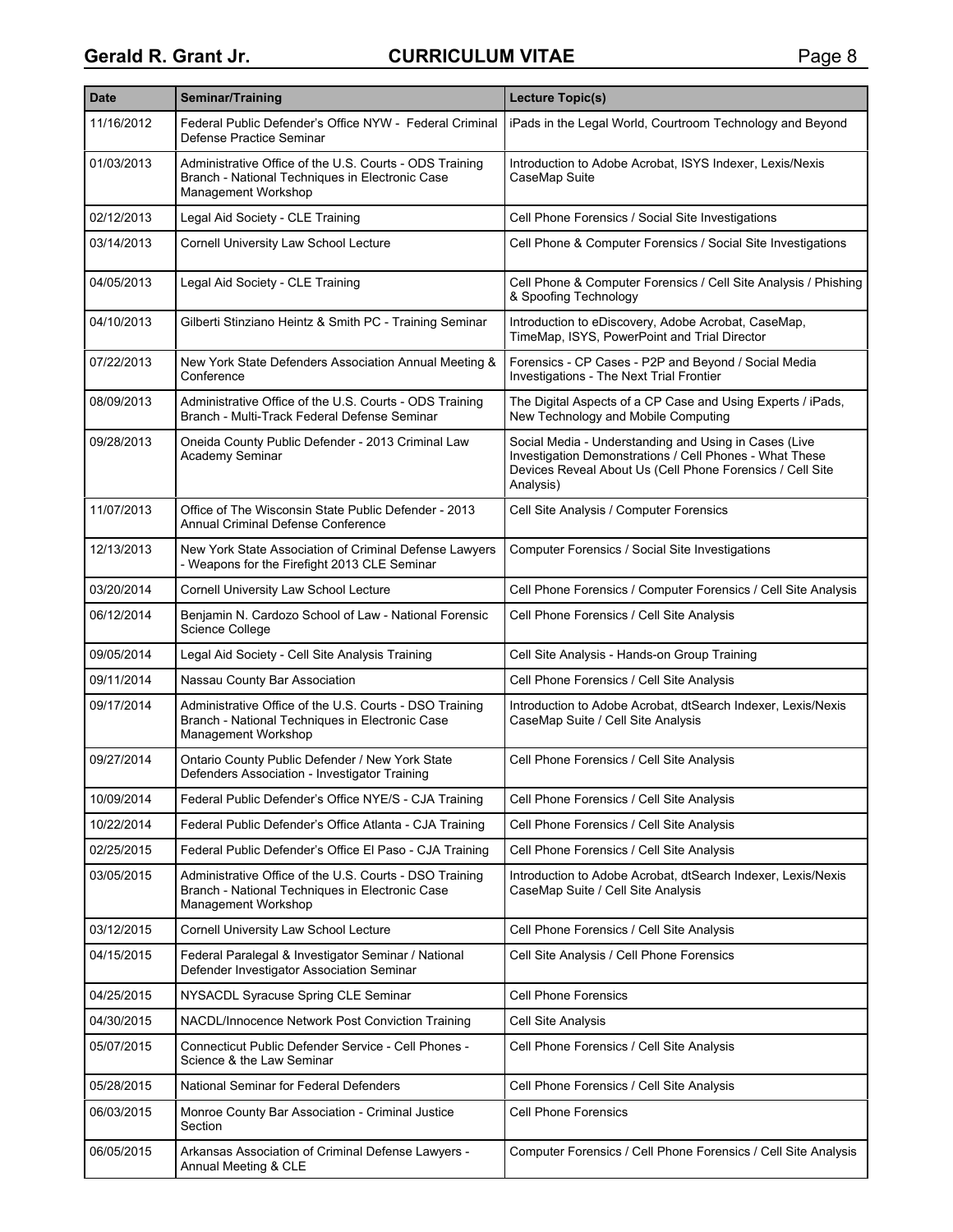| <b>Date</b> | <b>Seminar/Training</b>                                                                                                           | <b>Lecture Topic(s)</b>                                                                                |
|-------------|-----------------------------------------------------------------------------------------------------------------------------------|--------------------------------------------------------------------------------------------------------|
| 06/12/2015  | Benjamin N. Cardozo School of Law - National Forensic<br>Science College                                                          | Cell Phone Forensics / Cell Site Analysis                                                              |
| 06/18/2015  | Federal Public Defender's Office FLS - CJA Conference                                                                             | Cell Site Analysis                                                                                     |
| 07/09/2015  | US Courts NYW Intern Lecture/Training                                                                                             | <b>Cell Phone Forensics</b>                                                                            |
| 07/22/2015  | Administrative Office of the U.S. Courts - DSO National<br>Computer Systems Administrator Seminar                                 | Cell Site Analysis / Cell Phone Forensics                                                              |
| 09/11/2015  | National Defender Investigator Association - Forensic<br>Science & Criminal Defense Investigations Seminar                        | Cell Site Analysis / Cell Phone Forensics                                                              |
| 10/29/2015  | Cornell University Law School Lecture                                                                                             | <b>Cell Phone Forensics</b>                                                                            |
| 01/08/2016  | Monroe County Bar Association - Family Law Section                                                                                | Social Media as Evidence / Cell Phone Forensics                                                        |
| 02/13/2016  | CACJ/CPDA Capital Case Defense Seminar                                                                                            | Cell Phone Forensics / Cell Site Analysis                                                              |
| 02/20/2016  | Federal Public Defender's Office Hawaii - CJA Training                                                                            | Cell Phone Forensics / Cell Site Analysis                                                              |
| 03/10/2016  | Administrative Office of the U.S. Courts - DSO Training<br>Branch - National Techniques in Electronic Case<br>Management Workshop | Introduction to Adobe Acrobat, dtSearch Indexer, Lexis/Nexis<br>CaseMap Suite / Cell Site Analysis     |
| 03/18/2016  | NACDL - Taking the Fear out of Forensics Seminar                                                                                  | Cell Phone Forensics / Cell Site Analysis                                                              |
| 04/15/2016  | NYSACDL - Cross to Kill 2016 Seminar                                                                                              | Cell Phone Forensics / Crossing a Cell Phone Expert                                                    |
| 05/03/2016  | Federal Defender Investigator & Paralegal Seminar                                                                                 | Instructed Multiple Hands On Workshops - Cell Phone<br>Forensics & Reader Program / Cell Site Analysis |
| 05/19/2016  | NACDL - Making Sense of Science IX: Forensic Science<br>& the Law Annual Seminar                                                  | Cell Phone (Mobile) Forensics                                                                          |
| 06/10/2016  | Benjamin N. Cardozo School of Law - National Forensic<br>Science College                                                          | Cell Phone Forensics / Cell Site Analysis                                                              |
| 09/22/2016  | Administrative Office of the U.S. Courts - DSO Training<br>Branch - National Techniques in Electronic Case<br>Management Workshop | Introduction to Adobe Acrobat, dtSearch Indexer, Lexis/Nexis<br>CaseMap Suite / Cell Site Analysis     |
| 11/03/2016  | Cornell University Law School Lecture                                                                                             | <b>Cell Phone Forensics</b>                                                                            |
| 11/04/2016  | Federal Public Defender's Office NYW - Federal Criminal<br>Defense Practice Seminar                                               | Cell Phone Forensics / How to Cross an Expert                                                          |
| 12/07/2016  | NYSDA / Legal Aid Society - 3 <sup>rd</sup> Public Defense<br>Investigator Training: Principles & Practice                        | Cell Phone Forensics / Cell Site Analysis                                                              |
| 03/11/2017  | NYSDA / Legal Aid Society - 31 <sup>st</sup> Annual Metropolitan<br><b>New York Trainer</b>                                       | Cell Phone Forensics / How to Cross an Expert                                                          |
| 04/11/2017  | University at Buffalo School of Law Lecture                                                                                       | <b>Mobile Forensics</b>                                                                                |
| 10/26/2017  | Cornell University Law School Lecture                                                                                             | Cell Phone Forensics / Cell Site Analysis                                                              |
| 10/31/2017  | Monroe County Bar Association - My Firm Got Hacked<br>and Taken Hostage: Anatomy of a Cyberhacking                                | Ransomware / Backups                                                                                   |
| 11/01/2017  | The College at Brockport, State University of New York                                                                            | Cell Phone Forensics / Cell Site Analysis                                                              |
| 11/15/2017  | The College at Brockport, State University of New York                                                                            | Cell Phone Forensics / Cell Site Analysis (continued)                                                  |
| 01/17/2018  | University at Buffalo School of Law Lecture                                                                                       | Expert Witness / Cell Phone Forensics / Cell Site Analysis                                             |
| 02/27/2018  | The College at Brockport, State University of New York                                                                            | Cell Phone Forensics / Cell Site Analysis                                                              |
| 03/01/2018  | The College at Brockport, State University of New York                                                                            | Cell Phone Forensics / Cell Site Analysis                                                              |
| 03/22/2018  | Missouri State Public Defender Spring Training                                                                                    | Cell Phone Forensics / Cell Site Analysis                                                              |
| 03/26/2018  | NAPD Investigator & Social Worker / Sentencing<br><b>Advocates Conference</b>                                                     | Cell Phone Forensics / Cell Site Analysis                                                              |
| 06/08/2018  | Benjamin N. Cardozo School of Law - National Forensic<br>Science College                                                          | Cell Phone Forensics / Cell Site Analysis / Location Information                                       |
| 10/08/2018  | The College at Brockport, State University of New York                                                                            | Cell Phone Forensics / Cell Site Analysis / Location Information                                       |
| 10/18/2018  | The College at Brockport, State University of New York                                                                            | Cell Phone Forensics / Cell Site Analysis / Location Information                                       |